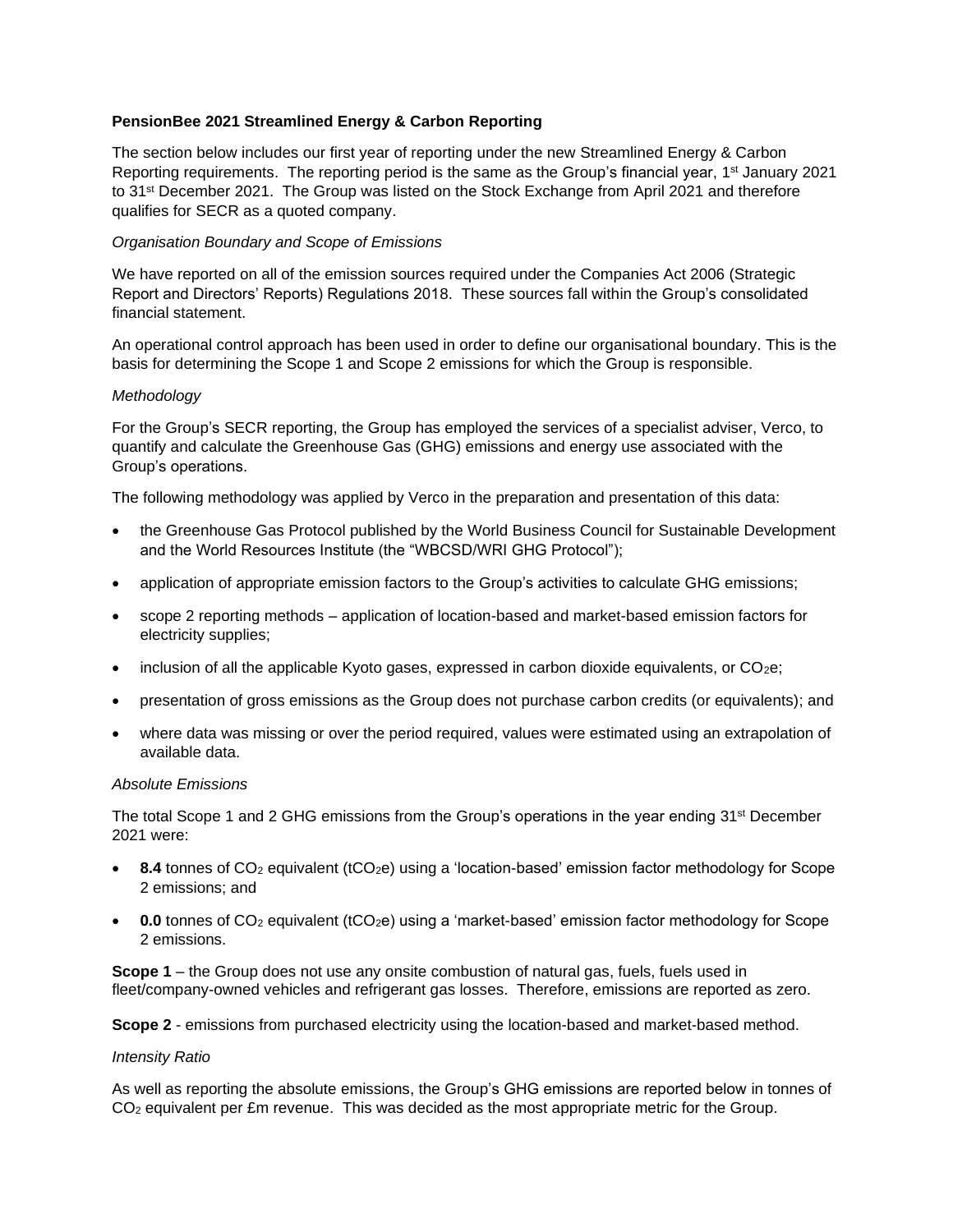The intensity ratio has been calculated as follows:

- 0.003 tCO<sub>2</sub>e per £m revenue using the location-based method; and
- 0.0 tCO<sub>2</sub>e per £m revenue using the market-based method.

#### *Target and Baselines*

The Group's objective is to maintain or reduce its GHG emissions per £m revenue each year and will report each year whether it has been successful in this regard.

*Key Figures*



**PensionBee Group plc - Breakdown of emissions by scope**

| <b>GHG emissions</b>                        | 2021                     |                             |
|---------------------------------------------|--------------------------|-----------------------------|
|                                             |                          | tCO <sub>2</sub> e $\prime$ |
|                                             | Tonnes CO <sub>2</sub> e | $Em$ revenue $4$            |
| Scope 1 <sup>1</sup>                        |                          |                             |
| Scope $2^2$                                 | 8.4                      | 0.64                        |
| Scope $2^3$                                 |                          |                             |
| <b>Total GHG emissions (Location-based)</b> | 8.4                      | 0.64                        |
| <b>Total GHG emissions (Market-based)</b>   |                          |                             |

1 Scope 1 being emissions from the Group's combustion of fuel and operation of facilities.

2 Scope 2 being electricity (from location-based calculations), heat, steam and cooling purchased for the Group's own use.

3 Scope 2 being electricity (from market-based calculations), heat, steam and cooling purchased for the Group's own use.

<sup>4</sup> Intensity Ratio: Revenue £13m (FY2021)